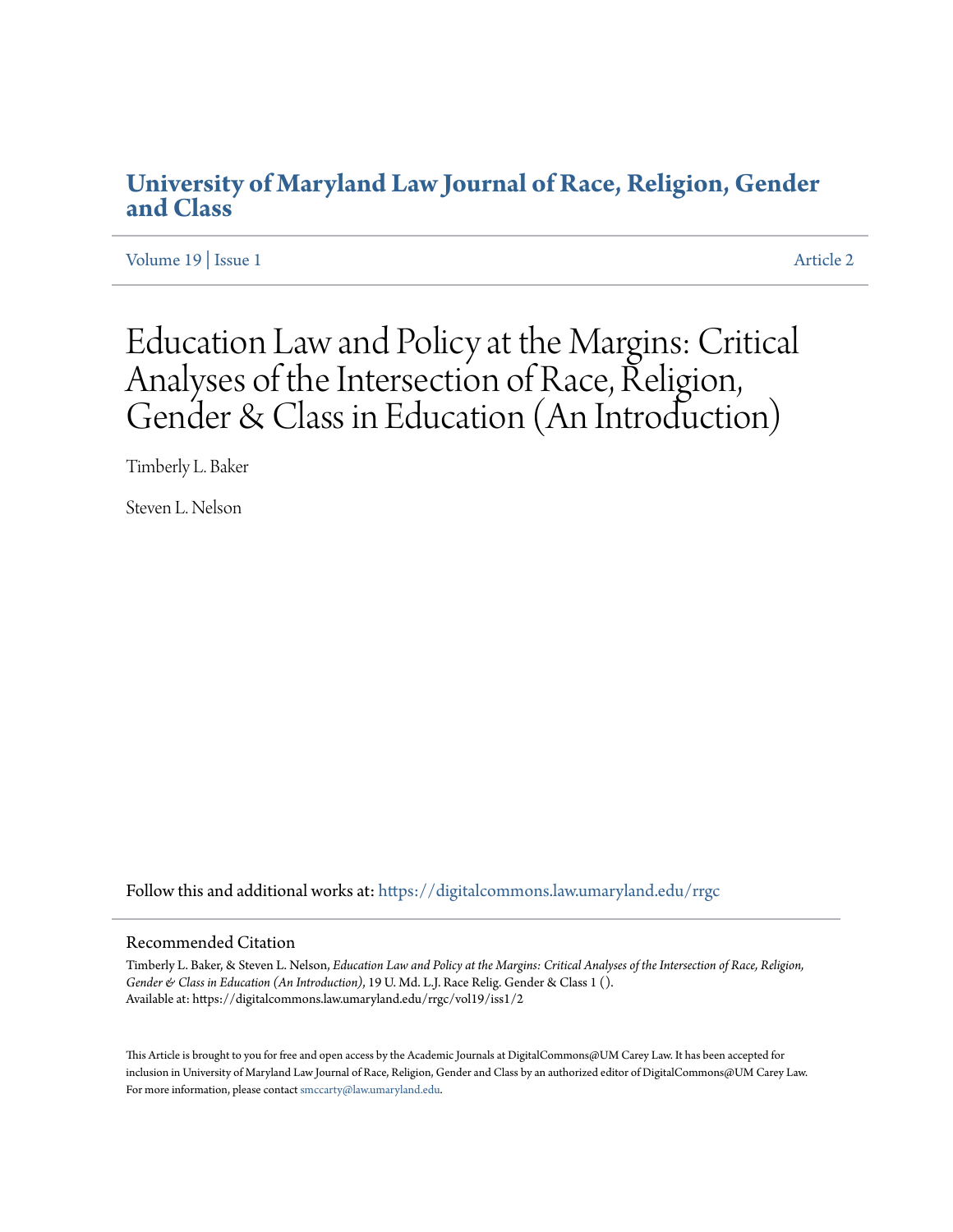## **EDUCATION LAW AND POLICY AT THE MARGINS: CRITICAL ANALYSES OF THE INTERSECTION OF RACE, RELIGION, GENDER & CLASS IN EDUCATION (AN INTRODUCTION)**

## TIMBERLY L. BAKER\*

STEVEN L. NELSON<sup>\*\*</sup>

Very soon we will commemorate the  $65<sup>th</sup>$  anniversary of the Supreme Court's watershed decision in *Brown v. Board of Education*. 1 That you are reading this special issue of the University of Maryland Law Journal of Race, Religion, Gender, & Class highlights that we have not witnessed the purported promise of *Brown*: educational equity.<sup>2</sup>

<sup>© 2019</sup> Timberly L. Baker & Steven L. Nelson

<sup>\*</sup> Dr. Timberly L. Baker, is an Associate Professor of Educational Leadership at Arkansas State University. She received her PhD from Indiana University Bloomington. The thrust and purpose of her scholarly pursuits and accomplishments are centered on the improvement of educational outcomes for African American students P-16, through examinations of disproportionality in discipline, disproportionality in special education, representation in curriculum, and preparation of teachers in urban spaces. These examinations encompass but are not limited to critiques of policy, practices, and praxis.

<sup>\*\*</sup> Steven L. Nelson is an Assistant Professor of Education Law & Education Policy in the Department of Leadership & Policy Studies at the University of Memphis. He earned his Ph.D from the Department of Education Policy Studies (Educational Leadership Program) at the Pennsylvania State University. He also earned at J.D from the University of Iowa College of Law. His research considers how contemporary policies and practices in education, especially as related to urban environments, serve to marginalize, oppress, and disenfranchise Black peoples.

<sup>1</sup> *See generally* Brown v. Board of Education of Topeka, 347 U.S 483 (1954) (holding that statesponsored segregation of public schools violated the Equal Protection Clause of the 14th Amendment); *See also* Brown v. Board of Education of Topeka, 349 U.S. 294 (1955) (requiring that public schools in school districts that were segregated by law must desegregate with all deliberate speed).

<sup>2</sup> *See generally* Gary Orfield & Erica Frankenberg, *Increasing Segregated and Unequal Schools as Courts Reverse Policy*, 50 EDUC. ADMIN. Q. 718 (2014) (arguing that schools are becoming more segregated by both race and class although the United States is becoming a more diverse nation. The authors suggest and support with evidence that a lack of judicial support for desegregation as a remedy to state-sponsored segregation has led to much of the deepening segregation in public schools in the United States); *see also* Steven L. Nelson & Alison C. Tyler, *Examining Pennsylvania Human Relations Commission v. School District of Philadelphia: Considering How the Supreme Court's Waning Support of School Desegregation Affected Desegregation Efforts Based on State Law*, 40 SEATTLE U. L. REV. 1049 (2017) (documenting how the Supreme Court's rulings at the federal level dissuaded, even well-intentioned states, from pursuing desegregation of public schools).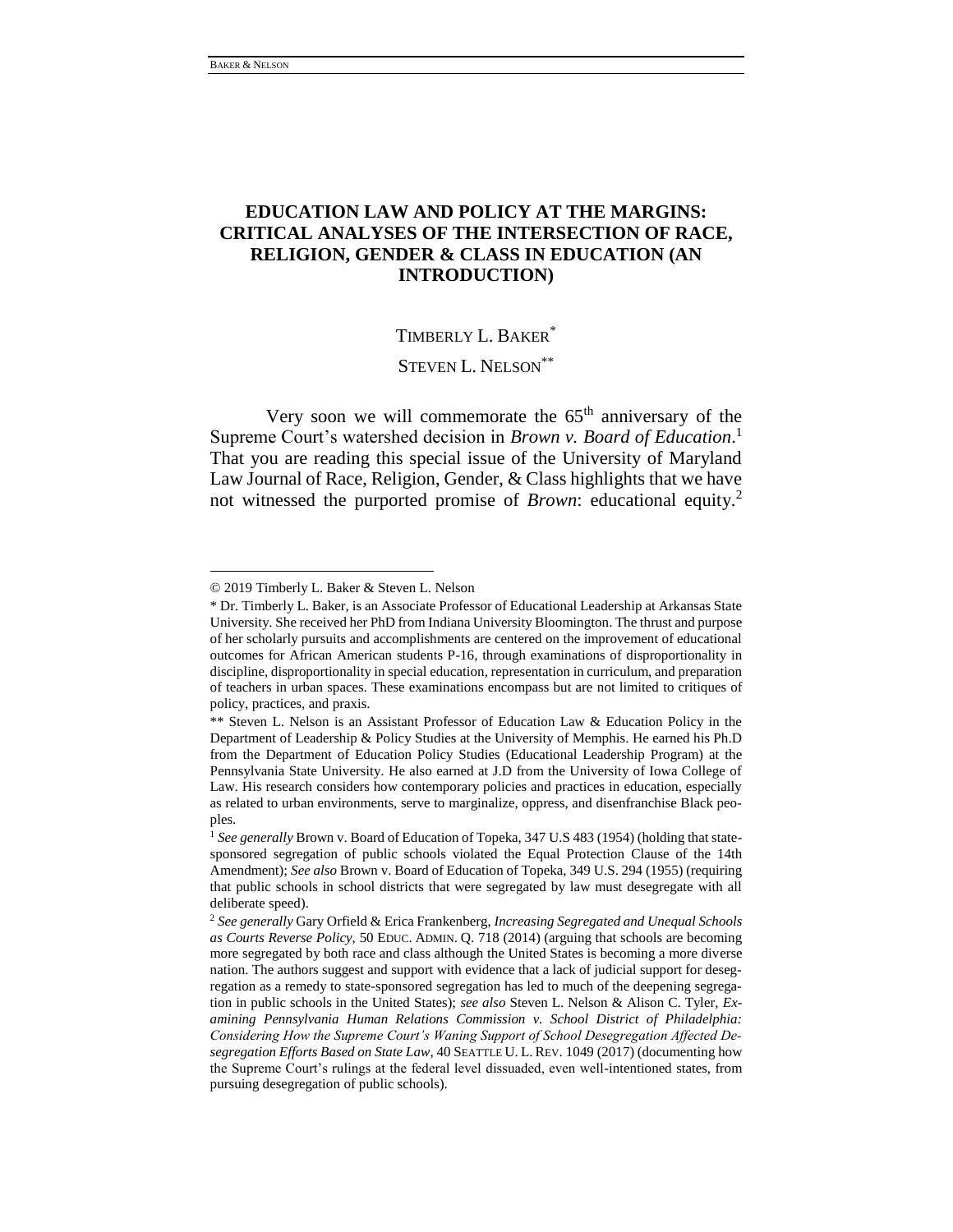## 2 U. MD. L.J. RACE, RELIGION, GENDER & CLASS [VOL. 19:1]

There is dissention concerning the enduring legacy of *Brown*,<sup>3</sup> the efficacy of *Brown* to provide educational equity for Black students,<sup>4</sup> and the lasting hope of integration, or desegregation, as a tool to secure educational equity for Black students.<sup>5</sup> This dissention exists even among scholars who study (de)segregation in public schools.<sup>6</sup> Much has changed in the 65 years since the *Brown* decision. From the legal perspective, the Civil Rights Movement contributed to other domestic human rights campaigns in the United States: disability rights, immigrant rights, Queer rights, etc. From a demographic perspective, the United States transitioned from a predominately white and Black society into a society in which ethnicity, in addition to race, is paramount. Our schools mimic these transitions. Issues of race, ethnicity, gender, sexual orientation, gender identity, disability, language, and more are at the forefront of issues that face educators in schools in the United States. It is this intersection that confronts us, as guest editors of this special issue. It is this important work to which this special issue is dedicated.

We invited some scholars and sought other scholars to speak to the daunting theme of this special issue, "Education Law and Policy at the Margins: Critical Analyses of the Intersections of Race, Religion, Gender, & Class in Education." It is at the margins where we find those peoples who are characterized as the most vulnerable. These peoples are most vulnerable not due to their own actions, but they are instead vulnerable due to systematic and institutional white supremacy, classism, sexism, and xenophobia. In this issue, the authors responded to the call to interrogate the cross-sectional, multi-sectional, and intersectional manners in which education law and policy impact race, religion, gender, and/or class. We urged scholars to challenge and critique our extant understandings of race, religion, gender, and class in legal decisions *and* federal, state, and local laws and policies that touch and concern

<sup>3</sup> Sonya D. Horsford, *School Integration in the New Jim Crow: Opportunity or Oxymoron?* 33 EDUC. POL'Y 257 (2019) (proffering that school desegregation research has failed to include the voices and perspectives of Black peoples and thus, efforts towards school desegregation suffer from severe limitations on their efficacy to achieve true equity of opportunity for Black peoples). <sup>4</sup> *See also* Derrick A. Bell, Jr., The Unintended Lessons in Brown v. Board of Education, 49 NYL SCH. L. REV. 1053 (2004).

<sup>5</sup> Beth A. Ferri & David J. Connor, *Tools of Exclusion: Race, Disability, and (Re)segregated Education*, 107 TCHR. C. REC. 453 (2005); Beth A. Ferri & David J. Connor, *In the Shadow of Brown: Special Education and Overrepresentation of Students of Color*, 26 REMEDIAL & SPECIAL EDUC. 93 (2005) (both articles detail how the integration agenda of Brown failed due, in part, to various forms of interposition. The form of interposition documented in these articles suggest that the overrepresentation of Black students in special education served to maintain segregated schooling environments in public schools).

<sup>6</sup> *See supra* notes 2-5.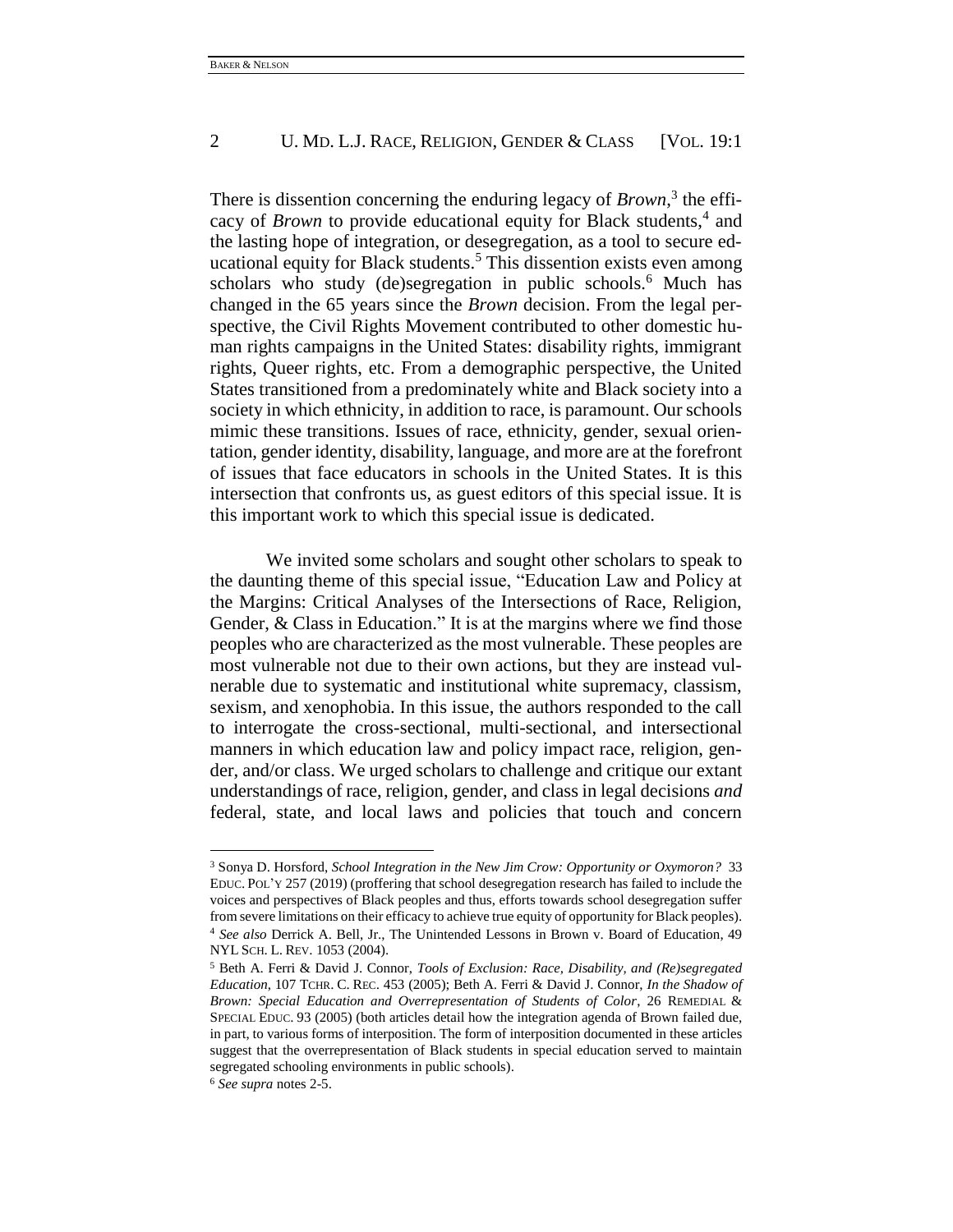## 2019] EDUCATION LAW AND POLICY AT THE MARGINS 3

educational institutions. We further urged contributing scholars to consider how race, religion, gender, and/or class impacts the processes of schooling and education. We actively sought pieces that explored these intersections through critical frameworks and theories.

We were particularly interested in submissions that referenced and considered the development of seminal cases or monumental occurrences in law and policy, especially as related to education. The six articles selected for this special issue view it as imperative for critical researchers to intentionally claim space to pay explicit attention to the ways that policies, rhetoric, and laws perpetuate the marginalization of groups it claims to assist.<sup>7</sup> Through the use of critical race studies, each author takes up intersectional issues that impacts educational and life trajectories for students and the adults that are a part of the educational institution

Individually, each of these articles offers a critical look at the ways that policy, law, and or political rhetoric mediates decisions within our educational system, how the intersectional identities of the humans in each space also mediates these decisions. Collectively, these articles offer a clear glimpse into the many ways that intersectional identities marginalize and subjugate students; ways that hinder the access, entrance, or completion of education. Each article considers a critical race framework and many of these frameworks are intersectional in nature. They consider, among many other things, the manners in which marginalized peoples are marginalized through the intersections of their multiple identities. The articles discuss race and ethnicity, some considering blackness in education law and policy, $8$  with others considering how education law and policy serves to subjugate Latinax students.<sup>9</sup> Through reading these articles as a collective, a picture of the impact that race, religion, gender, and class have on the educational system is formed, this picture identifies race as salient to the ways in which intersectional identities permeates the educational system.

The articles, though ostensibly concerning differing topics, share much in common. The articles' similarities are both theoretical

<sup>7</sup> Ann Aviles & David O. Stovall, *When "Class" Explanations Don't Cut It: Specters of Race, Housing Instability, and Education Policy*, 19 MD. L.J. RACE, RELIGION, GENDER, & CLASS 165 (2019).

<sup>8</sup> *Id.* 

<sup>9</sup> David H.K. Nguyen, *Nativism in Immigration: The Racial Politics of Educational Sanctuaries*, 19 MD. L. J. RACE, RELIGION, GENDER, & CLASS 102 (2019).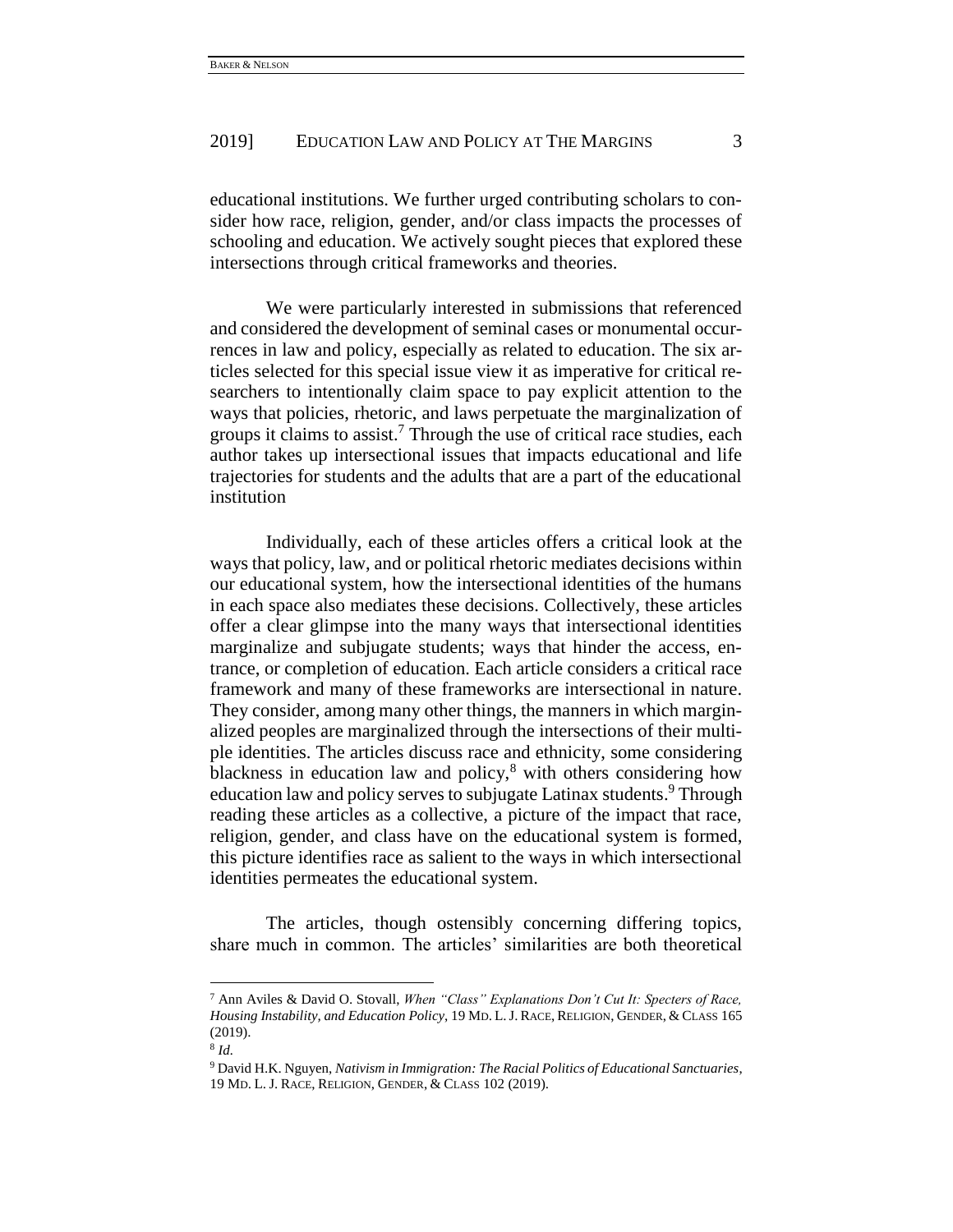## 4 U. MD. L.J. RACE, RELIGION, GENDER & CLASS [VOL. 19:1]

and topical. For instance, nearly all of the articles reference the intersectional nature of oppression. The authors use multiple theoretical lenses to shed light on and critique how law and policy have combined to force some peoples into the margins. Furthermore, the authors almost always highlight how the advancement of one marginalized group is interdependent on the advancement of other marginalized groups. This is fairly evident in the Kenzo Sung and Ayana Allen-Handy piece.<sup>10</sup> Sung & Handy detail the ways in which Black and Latino rights competed with and supplemented each other in the 1968 Bilingual Education Act.<sup>11</sup> Similarly, Josué Lopez proffers a similar, yet unique, argument that discussions of immigration and immigrant rights are incomplete without a concomitant focus on indigenous peoples.<sup>12</sup>

Likewise, these articles serve to spotlight how existing law and policy in the realm of education serve to marginalize already disenfranchised peoples by positioning some marginalized peoples as insiders and others as outsiders. For instance, Antron D. Mahoney and Heather Brydie Harris employ a combination of Queer Theory of Color and Discourse Analysis to put forth a critique of state-sanctioned violence through the use of state-produced notions of Black liberation theology.<sup>13</sup> David H. K. Nguyen accounts for this same practice in his piece.<sup>14</sup> He exhibits how practices in higher education serve to position some immigrants as native and others as non-natives.<sup>15</sup> Finally, these articles share solutions. The pieces by Chelsea E. Connery, Preston C. Green, III, and James C. Kaufman<sup>16</sup> and Ann Aviles and David O. Stovall<sup>17</sup> provide innovative practices that could disrupt efforts to oppress already marginalized peoples in school systems in the United States.

<sup>10</sup> Kenzo Sung & Ayana Allen-Handy, *Contradictory Origins and Racializing Legacy of the 1968 Bilingual Education Act: Urban Schooling, Antiblackness, and Oakland Unified's 1996 "Ebonics" Language Education Policy*, 19 MD. L. J. RACE, RELIGION, GENDER, & CLASS 44 (2019).

 $11$  *Id.* 

<sup>&</sup>lt;sup>12</sup> Josué López, CRT and Immigration: Settler Colonialism, "Foreign" Indigeneity, and the Ed*ucation of Racial Perception*, 19 MD. L. J. RACE, RELIGION, GENDER, & CLASS 134 (2019).

<sup>13</sup> Antron D. Mahoney & Heather Brydie Harris, *When the Spirit Says Dance: A Queer of Color Critique of Black Justice Discourse in Anti-Transgender Policy Rhetoric*, 19 MD. L. J. RACE, RELIGION, GENDER, & CLASS 7 (2019).

<sup>14</sup> Nguyen, *supra* note 9.

<sup>15</sup> *Id.* 

<sup>16</sup> Chelsea E. Connery, Preston C. Green, III, & James C. Kaufman, *The Underrepresentation of CLD Students in Gifted and Talented Programs: Implications for Law and Practice*, 19 MD. L. J. RACE, RELIGION, GENDER, & CLASS 81 (2019).

<sup>17</sup> Aviles & Stovall, *supra* note 7.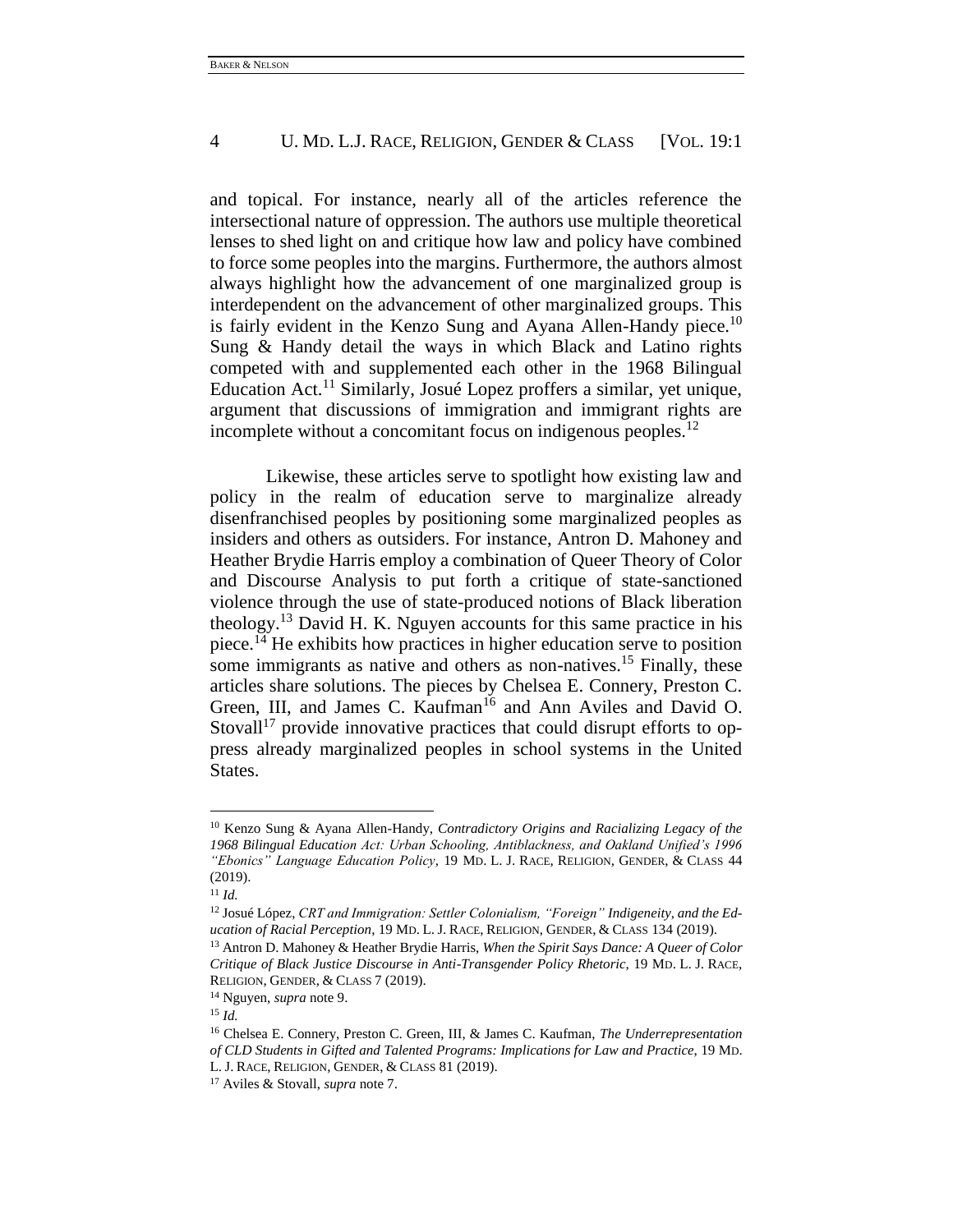## 2019] EDUCATION LAW AND POLICY AT THE MARGINS 5

Each article brings a distinct - a rather unique – consideration to the overall conversation of this special issue. Uniquely centering the intersection of race, religion and gender, Antron D. Mahoney and Heather Brydie Harris argue that anti-transgender policies are often passed off as a spin-off of the Civil Rights Movement's liberatory theology.<sup>18</sup> They pushback against such positioning and set forth a new, Black Queer resistance strategy.<sup>19</sup> Kenzo Sung and Ayana Allen-Handy's work contextualizes the antiblackness of the Oakland Unified School District's efforts to recognize *Ebonics* as a formal language, thus allowing for the school district to use monies and strategies linked to bilingual education to improve academic outcomes for Black students.<sup>20</sup> Though both papers discuss the impact of education law and policy on Black peoples, the articles take two separate pathways to highlighting the antiblackness of education law and policy.

The article by Chelsea E. Connery, Preston C. Green, III, and James Kaufman also considers the impact of law and policy on students who are language minorities.<sup>21</sup> This piece, while not deriving from a critical race perspective, is necessary to highlight that students who are language minorities are excluded from efforts to increase academic performance through supplemental instruction *and* enrichment. The work of David H. K. Nguyen continues this special issue's focus on language.<sup>22</sup> He uses a Critical Discourse Analysis to highlight how immigration status, through the lens of school and school district actions, can and does bestow racial inferiority on Peoples of Color.<sup>23</sup> Though the works of Kenzo Sung and Ayana Allen-Handy, Chelsea E. Connery, Preston C. Green, III, and James Kaufman, and David H. K. Nguyen consider the use of language as oppression, each does so through different arguments that, in fact, supplement each other. Josué Lopez discusses the myriad ways that Indigenous Peoples are erased in discussions of immigration.<sup>24</sup> The work of Ann Aviles and David O. Stovall addresses a forgotten population: students who experience housing instability.<sup>25</sup> Though the works of Lopez and Aviles and Stovall both

<sup>18</sup> Mahoney & Harris, *supra* note 13.

<sup>19</sup> *Id.* 

<sup>20</sup> Sung & Allen-Handy, *supra* note 10.

<sup>21</sup> Connery, et al., *supra* note 16.

<sup>22</sup> Nguyen, *supra* note 9.

 $^{23}$  *Id.* 

<sup>24</sup> Lopez, *supra* note 12.

<sup>25</sup> Aviles & Stovall, *supra* note 7.